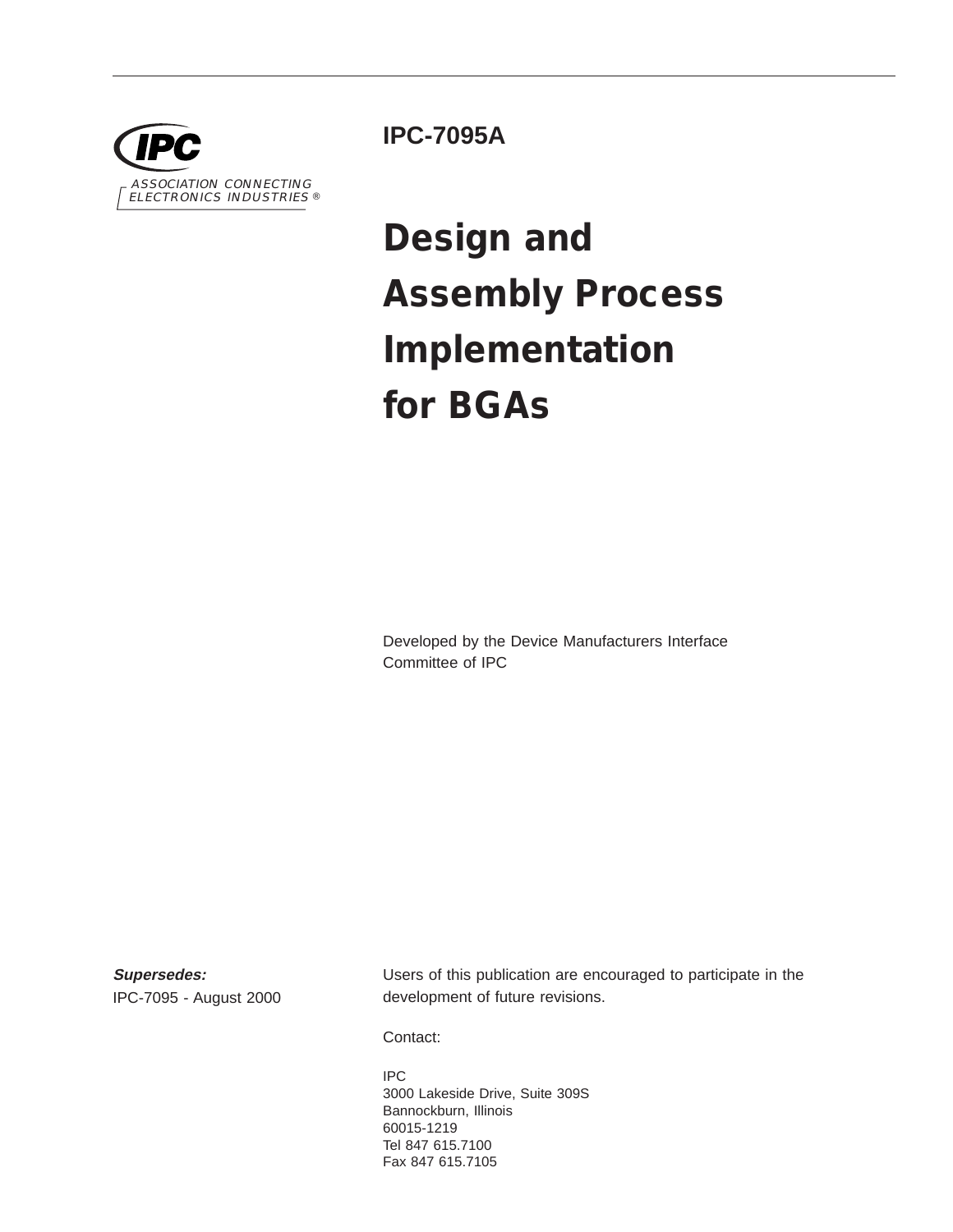# **Table of Contents**

| 1            |                                              |
|--------------|----------------------------------------------|
| 1.1          |                                              |
| 1.2          | Selection Criteria (Determination of Package |
| 1.2.1        |                                              |
| $\mathbf{2}$ |                                              |
| 2.1          |                                              |
| 2.2          |                                              |
| 3            | <b>MANAGING BGA IMPLEMENTATION  7</b>        |
| 3.1          |                                              |
| 3.1.1        | Land Patterns and Circuit Board              |
| 3.1.2        |                                              |
| 3.1.3        |                                              |
| 3.1.4        |                                              |
| 3.1.5        |                                              |
| 3.2          |                                              |
| 3.3          |                                              |
| 3.4          |                                              |
| 3.5          |                                              |
| 3.5.1        |                                              |
| 3.5.2        |                                              |
| 3.5.3        | Thermally Unbalanced BGA Design  10          |
| 3.5.4        |                                              |
| 3.5.5        |                                              |
| 3.5.6        |                                              |
| 3.5.7        |                                              |
| 3.5.8        |                                              |
| 3.5.9        |                                              |
|              | 4 COMPONENT CONSIDERATIONS  12               |
| 4.1          | <b>Component Packaging Comparisons</b>       |
| 4.1.1        | Package Feature Comparisons  12              |
| 4.1.2        |                                              |
| 4.1.3        |                                              |
| 4.1.4        |                                              |
| 4.1.5        |                                              |
| 4.1.6        |                                              |
| 4.1.7        |                                              |
| 4.2          | Die Mounting in the BGA Package  13          |
| 4.2.1        |                                              |
| 4.2.2        |                                              |
| 4.3          |                                              |
|              |                                              |

| 4.3.1  | Industry Standards for BGA  15               |  |
|--------|----------------------------------------------|--|
| 4.3.2  |                                              |  |
| 4.3.3  |                                              |  |
| 4.3.4  |                                              |  |
| 4.3.5  |                                              |  |
| 4.4    | Component Packaging Style Considerations  18 |  |
| 4.4.1  |                                              |  |
| 4.4.2  |                                              |  |
| 4.4.3  |                                              |  |
| 4.4.4  | Ceramic Column Grid Arrays  19               |  |
| 4.4.5  |                                              |  |
| 4.4.6  |                                              |  |
| 4.4.7  | 3D Folded Package Technology  21             |  |
| 4.4.8  |                                              |  |
| 4.4.9  | Folded and Stacked Packaging  21             |  |
| 4.4.10 | Benefits of Multiple Die Packaging  22       |  |
| 4.5    |                                              |  |
| 4.5.1  | Assembly Considerations for                  |  |
| 4.5.2  | Material Considerations for                  |  |
| 4.6    |                                              |  |
| 4.6.1  |                                              |  |
| 4.6.2  | Properties of Substrate Materials  24        |  |
| 4.7    | BGA Package Design Considerations  24        |  |
| 4.7.1  |                                              |  |
| 4.7.2  |                                              |  |
| 4.7.3  | Heat Spreader Incorporation Inside           |  |
| 4.8    | <b>BGA Package Acceptance Criteria and</b>   |  |
| 4.8.1  |                                              |  |
| 4.8.2  |                                              |  |
| 4.8.3  |                                              |  |
| 4.8.4  |                                              |  |
| 4.8.5  | Moisture Sensitivity (Baking, Storage,       |  |
| 4.8.6  | Shipping Medium (Tape and Reel,              |  |
| 5      | PCBS AND OTHER MOUNTING STRUCTURES . 28      |  |
| 5.1    |                                              |  |
| 5.1.1  |                                              |  |
| 5.1.2  |                                              |  |
|        |                                              |  |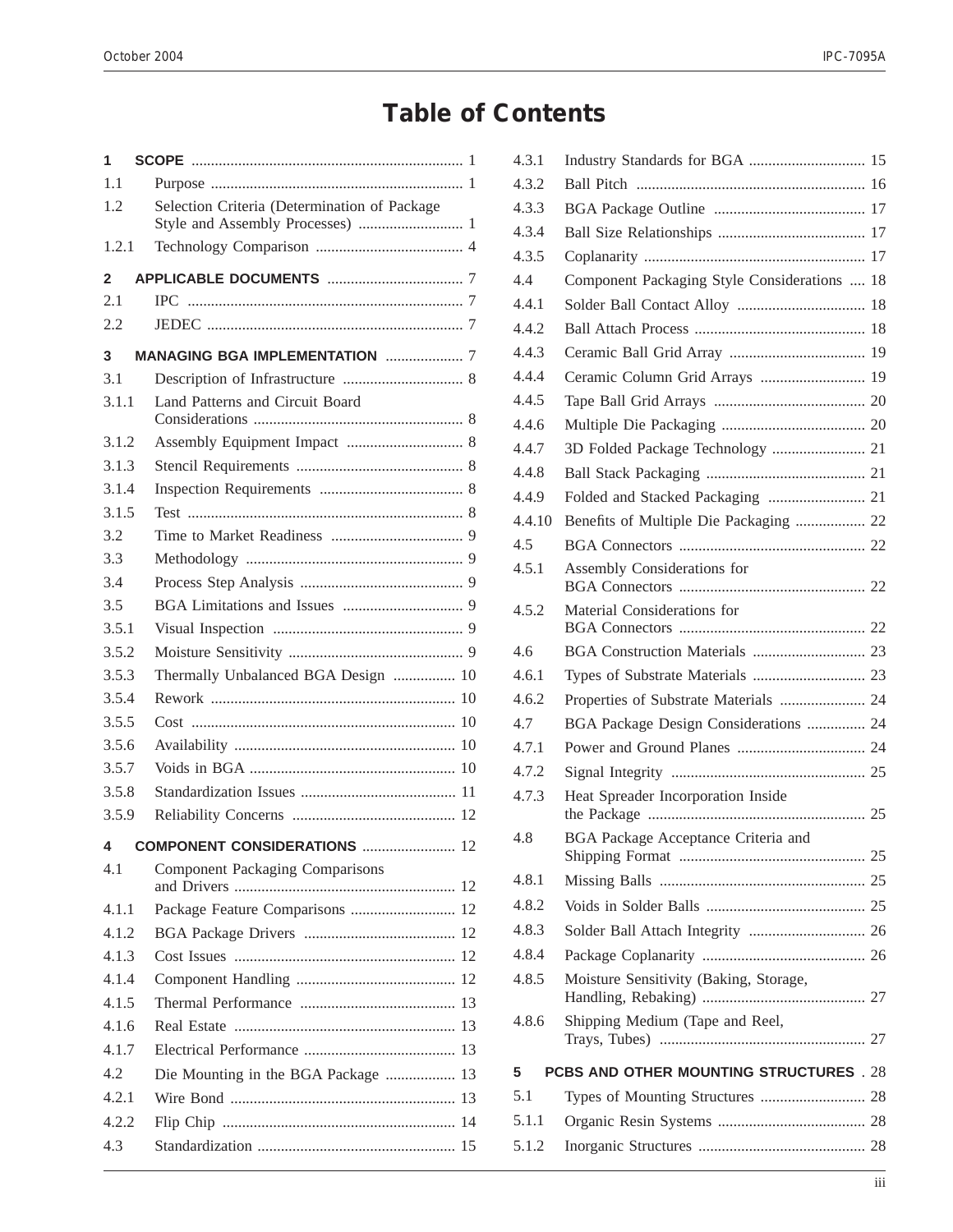| 5.1.3 | Layering (Multilayer, Sequential               |  |
|-------|------------------------------------------------|--|
|       | or Build-Up)                                   |  |
| 5.2   | Properties of Mounting Structures  29          |  |
| 5.2.1 |                                                |  |
| 5.2.2 |                                                |  |
| 5.2.3 |                                                |  |
| 5.2.4 |                                                |  |
| 5.2.5 |                                                |  |
| 5.3   |                                                |  |
| 5.3.1 |                                                |  |
| 5.3.2 |                                                |  |
| 5.3.3 |                                                |  |
| 5.4   |                                                |  |
| 5.4.1 | Wet Vs. Dry Film Solder Masks  34              |  |
| 5.4.2 | Photoimageable Solder Masks  35                |  |
| 5.4.3 |                                                |  |
| 5.4.4 |                                                |  |
| 5.5   | Thermal Structure Incorporation (e.g.,         |  |
| 5.5.1 |                                                |  |
| 5.5.2 |                                                |  |
| 6     | PRINTED CIRCUIT ASSEMBLY DESIGN                |  |
| 6.1   | Component Placement and Clearances  39         |  |
| 6.1.1 |                                                |  |
| 6.1.2 | Repair/Rework Requirements  39                 |  |
| 6.1.3 |                                                |  |
| 6.1.4 | Alignment Legends (Silkscreen, Copper          |  |
| 6.2   | Attachment Sites (Land Patterns and Vias)  40  |  |
| 6.2.1 | Big Vs. Small Land and Impact on Routing  40   |  |
| 6.2.2 | Solder Mask Vs. Metal Defined Land Design . 41 |  |
| 6.2.3 |                                                |  |
| 6.2.4 |                                                |  |
| 6.3   | Escape and Conductor Routing Strategies  43    |  |
| 6.3.1 | Uncapped Via-in-Pad and Impact on              |  |
| 6.4   | Impact of Wave Solder on Top Side BGAs  45     |  |
| 6.4.1 |                                                |  |
| 6.4.2 |                                                |  |
| 6.4.3 | Methods of Avoiding Top Side Reflow  46        |  |
| 6.4.4 |                                                |  |
| 6.5   | Top Side Reflow for Lead Free Boards  48       |  |
|       | Testability and Test Point Access  48          |  |
| 6.5.1 |                                                |  |
| 6.5.2 | Damage to the Solder Balls During Test         |  |
| 6.5.3 |                                                |  |

| 6.5.4 |                                               |  |
|-------|-----------------------------------------------|--|
| 6.6   | Other Design for Manufacturability Issues  52 |  |
| 6.6.1 |                                               |  |
| 6.6.2 | In-Process/End Product Test Coupons  52       |  |
| 6.7   |                                               |  |
| 6.7.1 |                                               |  |
| 6.7.2 |                                               |  |
| 6.7.3 |                                               |  |
| 6.7.4 |                                               |  |
| 6.7.5 | Heat Sink Attachment Methods for BGAs  56     |  |
| 6.8   |                                               |  |
| 6.8.1 |                                               |  |
| 6.8.2 |                                               |  |
| 6.8.3 |                                               |  |
| 7     | ASSEMBLY OF BGAS ON PRINTED CIRCUIT           |  |
|       |                                               |  |
| 7.1   |                                               |  |
| 7.1.1 |                                               |  |
| 7.1.2 |                                               |  |
| 7.1.3 |                                               |  |
| 7.1.4 |                                               |  |
| 7.1.5 |                                               |  |
| 7.1.6 |                                               |  |
| 7.1.7 |                                               |  |
| 7.2   |                                               |  |
| 7.2.1 |                                               |  |
| 7.2.2 | Depaneling of Boards and Modules  65          |  |
| 7.3   |                                               |  |
| 7.3.1 |                                               |  |
| 7.3.2 |                                               |  |
| 7.3.3 | Definition and Discussion of X-Ray System     |  |
| 7.3.4 |                                               |  |
| 7.3.5 |                                               |  |
| 7.3.6 |                                               |  |
| 7.3.7 |                                               |  |
| 7.3.8 | Destructive Analysis Methods  74              |  |
| 7.4   |                                               |  |
| 7.4.1 |                                               |  |
| 7.4.2 |                                               |  |
| 7.4.3 |                                               |  |
| 7.4.4 |                                               |  |
| 7.4.5 |                                               |  |
| 7.5   | Assembly Process Control Criteria for         |  |
| 7.5.1 |                                               |  |
|       |                                               |  |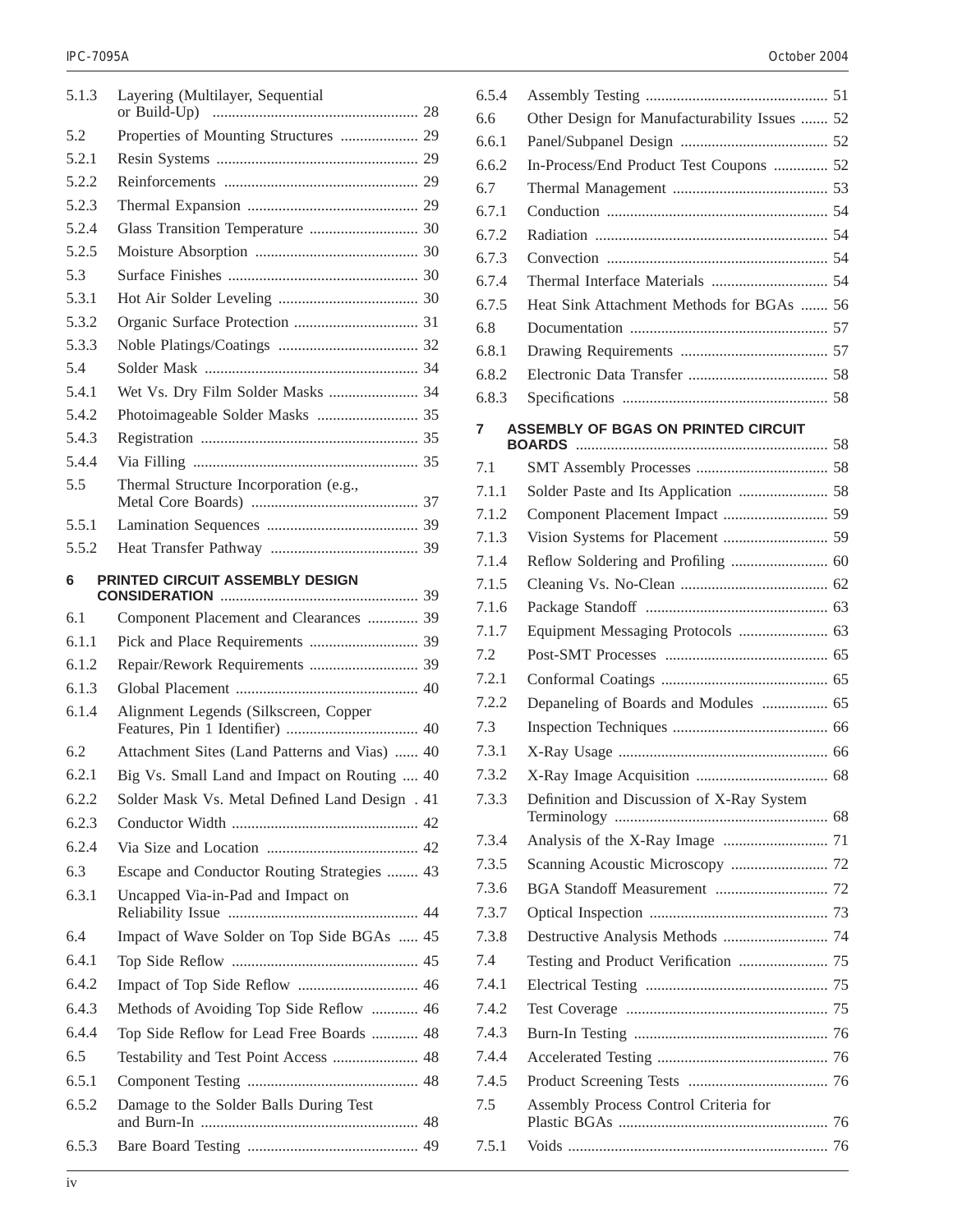| 7.5.2 |                                              |
|-------|----------------------------------------------|
| 7.5.3 |                                              |
| 7.5.4 |                                              |
| 7.5.5 | Defect Correlation/Process Improvement  84   |
| 7.5.6 |                                              |
| 7.5.7 |                                              |
| 7.6   |                                              |
| 7.6.1 |                                              |
| 7.6.2 |                                              |
| 7.6.3 |                                              |
| 8     |                                              |
| 8.1   | Damage Mechanisms and Failure of             |
| 8.2   | Solder Joints and Attachment Types  88       |
| 8.2.1 | Global Expansion Mismatch  88                |
| 8.2.2 |                                              |
| 8.2.3 | Internal Expansion Mismatch  89              |
| 8.3   |                                              |
| 8.3.1 | Solder Attachment Failure Classification  89 |
| 8.3.2 | Failure Signature-1: Cold Solder  89         |
| 8.3.3 | Failure Signature-2: Land, Nonsolderable  89 |
| 8.3.4 |                                              |
| 8.3.5 | Failure Signature-4: Missing Ball  90        |
| 8.3.6 | Failure Signature-5: Package Warpage  90     |
| 8.3.7 | Failure Signature-6: Mechanical Failure  90  |
| 8.3.8 | Failure Signature-7: Insufficient Reflow  91 |
| 8.4   | Critical Factors to Impact Reliability  91   |
| 8.4.1 |                                              |
| 8.4.2 |                                              |
| 8.4.3 |                                              |
| 8.4.4 | Reliability of Solder Attachments of         |
| 8.4.5 |                                              |
| 8.5   | Design-for-Reliability (DfR) Process  98     |
| 8.6   | Validation and Qualification Tests  98       |
| 8.7   |                                              |
| 8.7.1 |                                              |
| 8.7.2 |                                              |
| 9     | DEFECT AND FAILURE ANALYSIS                  |
| 9.1   | Soldermask Defined BGA Conditions  99        |
| 9.2   | Over-Collapse BGA Solder Ball Conditions  99 |
| 9.3   | Critical Solder Paste Conditions  100        |
| 9.4   | Void Determination Through X-Ray and         |
| 9.5   | BGA Interposer Bow and Twist  101            |
|       |                                              |

| 11     | <b>BIBLIOGRAPHY AND REFERENCES  109</b> |  |
|--------|-----------------------------------------|--|
| 10     |                                         |  |
| 9.6.17 |                                         |  |
| 9.6.16 |                                         |  |
| 9.6.15 |                                         |  |
| 9.6.14 |                                         |  |
| 9.6.13 |                                         |  |
| 9.6.12 |                                         |  |
| 9.6.11 |                                         |  |
| 9.6.10 |                                         |  |
| 9.6.9  |                                         |  |
| 9.6.8  |                                         |  |
| 9.6.7  |                                         |  |
| 9.6.6  | Evidence of Contamination  104          |  |
| 9.6.5  |                                         |  |
| 9.6.4  |                                         |  |
| 9.6.3  |                                         |  |
| 9.6.2  |                                         |  |
| 9.6.1  |                                         |  |
| 9.6    |                                         |  |

## **Figures**

| Figure 1-1 | Area Array I/O Position Comparisons  2                                                                            |  |
|------------|-------------------------------------------------------------------------------------------------------------------|--|
| Figure 1-2 | Area Array I/O Position Patterns  3                                                                               |  |
| Figure 1-3 | Application Specific Module (ASM) Ball                                                                            |  |
| Figure 1-4 | Conductor Width to Pitch Relationship  5                                                                          |  |
| Figure 1-5 | Plastic Ball Grid Array, Chip Wire Bonded  5                                                                      |  |
| Figure 1-6 |                                                                                                                   |  |
| Figure 1-7 | Conductor Routing Strategy  6                                                                                     |  |
| Figure 1-8 |                                                                                                                   |  |
| Figure 3-1 |                                                                                                                   |  |
| Figure 4-1 |                                                                                                                   |  |
| Figure 4-2 | Top of Molded BOC Type BGA  14                                                                                    |  |
| Figure 4-3 | Cross-Section of a Plastic Ball Grid Array                                                                        |  |
| Figure 4-4 | Cross-Section of a Ceramic Ball Grid Array                                                                        |  |
| Figure 4-5 | Cross-Section of a Ceramic Column Grid                                                                            |  |
| Figure 4-6 | Polyimide Film Based Lead-Bond µBGA<br>Package Substrate Furnishes Close<br>Coupling Between Die Pad and          |  |
| Figure 4-7 | Comparing In-Package Circuit Routing<br>Capability of the Single Metal Layer<br>Tape Substrate to Two Metal Layer |  |
| Figure 4-8 | Single Package Die-Stack BGA  21                                                                                  |  |
|            |                                                                                                                   |  |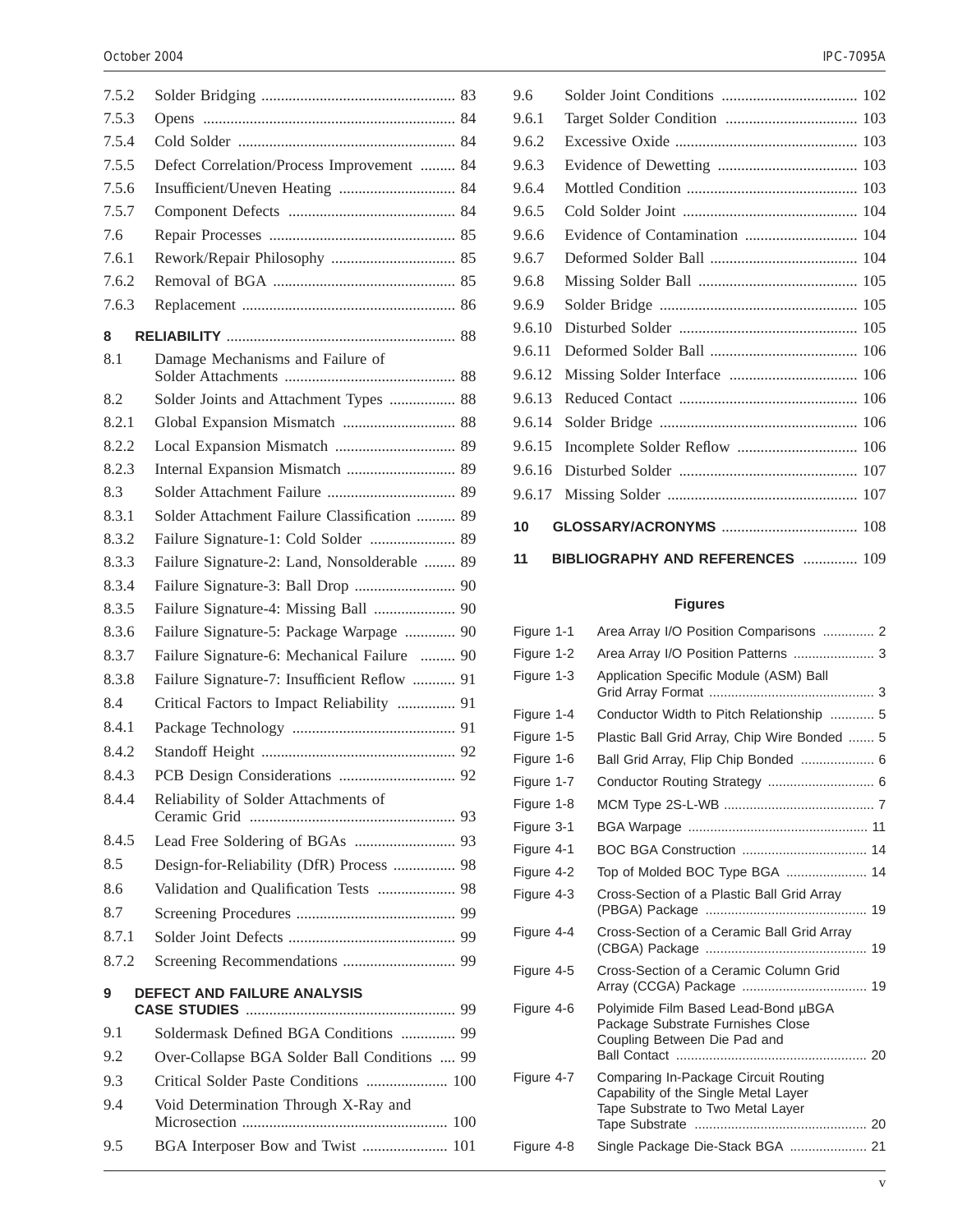| Figure 4-9  |                                                                                                                                                             |  |
|-------------|-------------------------------------------------------------------------------------------------------------------------------------------------------------|--|
| Figure 4-10 | Folded Multiple-Die BGA Package  21                                                                                                                         |  |
| Figure 4-11 | The Standard SO-DIMM Memory Card                                                                                                                            |  |
| Figure 4-12 | Folded and Stacked Multiple Die BGA                                                                                                                         |  |
| Figure 4-13 |                                                                                                                                                             |  |
| Figure 4-14 | Example of Missing Balls on a BGA                                                                                                                           |  |
| Figure 4-15 | Example of Voids in Eutectic Solder Balls  26                                                                                                               |  |
| Figure 4-16 | Examples of Solder Ball/Land Surface                                                                                                                        |  |
| Figure 4-17 | Establishing BGA Coplanarity Requirement  27                                                                                                                |  |
| Figure 4-18 | Ball Contact Positional Tolerance  28                                                                                                                       |  |
| Figure 5-1  | Examples of Different Build-Up                                                                                                                              |  |
| Figure 5-2  | Typical Mud Crack Appearance of Black                                                                                                                       |  |
| Figure 5-3  | A Large Region of Severe Black Pad with<br>Corrosion Spikes Protruding into Nickel<br>Rich Layer Through Phosphorus Rich<br>Layer Underneath Immersion Gold |  |
| Figure 5-4  | Work and Turn Panel Layout  36                                                                                                                              |  |
| Figure 5-5  | Distance from Tented Land Clearance  36                                                                                                                     |  |
| Figure 5-6  |                                                                                                                                                             |  |
| Figure 5-7  | Solder Filled and Tented Via Blow-Out  39                                                                                                                   |  |
| Figure 6-1  |                                                                                                                                                             |  |
| Figure 6-2  | Solder Lands for BGA Components  41                                                                                                                         |  |
| Figure 6-3  | Good/Bad Solder Mask Design  42                                                                                                                             |  |
| Figure 6-4  |                                                                                                                                                             |  |
| Figure 6-5  |                                                                                                                                                             |  |
| Figure 6-6  |                                                                                                                                                             |  |
| Figure 6-7  | Square Array With Missing Balls  43                                                                                                                         |  |
| Figure 6-8  |                                                                                                                                                             |  |
| Figure 6-9  | Cross Section of 0.75 mm Ball with Via-in-<br>Pad Structure (Indent to the upper left                                                                       |  |
| Figure 6-10 | Cross Section of Via-in-Pad Design<br>Showing Via Cap and Solder Ball  45                                                                                   |  |
| Figure 6-11 | Via-In-Pad Process Descriptions  45                                                                                                                         |  |
| Figure 6-12 | Example of Top Side Reflow Joints  46                                                                                                                       |  |
| Figure 6-13 | Example of Wave Solder Temperature<br>Profile of Top-Side of Mixed Component                                                                                |  |
| Figure 6-14 | Heat Pathways to BGA Solder Joint During                                                                                                                    |  |
| Figure 6-15 | Methods of Avoiding BGA Topside Solder                                                                                                                      |  |
| Figure 6-16 | An Example of a Side Contact Made With<br>a Tweezers Type Contact  49                                                                                       |  |
| Figure 6-17 | Pogo-Pin Type Electrical Contact<br>Impressions on the Bottom of a Solder Ball  49                                                                          |  |
| Figure 6-18 | Area Array Land Pattern Testing  50                                                                                                                         |  |

#### IPC-7095A October 2004

| Figure 6-19 |                                                                                    |  |
|-------------|------------------------------------------------------------------------------------|--|
| Figure 6-20 | Comb Pattern Examples  54                                                          |  |
| Figure 6-21 | Heat Sink Attached to a BGA with                                                   |  |
| Figure 6-22 | Heat Sink Attached to a BGA with a<br>Clip that Hooks onto the Component           |  |
| Figure 6-23 | Heat Sink Attached to a BGA with a Clip<br>that Hooks into a Through-Hole on the   |  |
| Figure 6-24 | Heat Sink Attached to a BGA with a Clip<br>that Hooks onto a Stake Soldered in the |  |
| Figure 6-25 | Heat Sink Attached to a BGA by Wave<br>Soldering its Pins in a Through-Hole in the |  |
| Figure 7-1  | High Lead and Eutectic Solder Ball and                                             |  |
| Figure 7-2  | Example of Reflow Temperature Profile  61                                          |  |
| Figure 7-3  | Effect of Having Solder Mask Relief<br>Around the BGA Lands of the Board  63       |  |
| Figure 7-4  |                                                                                    |  |
| Figure 7-5  |                                                                                    |  |
| Figure 7-6  | Fundamentals of X-Ray Technology  67                                               |  |
| Figure 7-7  | X-Ray Example of Missing Solder Balls  68                                          |  |
| Figure 7-8  | X-Ray Example of Voiding in Solder Ball                                            |  |
| Figure 7-9  | Manual X-Ray System Image Quality  68                                              |  |
| Figure 7-10 | X-Ray Can Be Used to Detect BGA<br>Package "Popcorning" (Pincushion                |  |
| Figure 7-11 | Transmission Image (2D)  69                                                        |  |
| Figure 7-12 | Tomosynthesis Image (3D)  69                                                       |  |
| Figure 7-13 | Laminographic Cross-Section Image (3D)  70                                         |  |
| Figure 7-14 |                                                                                    |  |
| Figure 7-15 | Oblique Viewing Board Tilt  70                                                     |  |
| Figure 7-16 |                                                                                    |  |
| Figure 7-17 | Top Down View of FBGA Solder Joints  71                                            |  |
| Figure 7-18 | Oblique View of FBGA Solder Joints  71                                             |  |
| Figure 7-19 |                                                                                    |  |
| Figure 7-20 | Scanned-Beam X-Ray Laminography  72                                                |  |
| Figure 7-21 | Scanning Acoustic Microscopy  73                                                   |  |
| Figure 7-22 |                                                                                    |  |
| Figure 7-23 | Engineering Crack Evaluation Technique  74                                         |  |
| Figure 7-24 | A Solder Ball Cross Sectioned Through                                              |  |
| Figure 7-25 | Cross-Section of a Crack Initiation at the                                         |  |
| Figure 7-26 | No Dye Penetration Under the Ball  75                                              |  |
| Figure 7-27 | Corner Balls have 80-100% Dye<br>Penetration which Indicate a Crack  75            |  |
| Figure 7-28 | Small Voids Clustered in Mass at the                                               |  |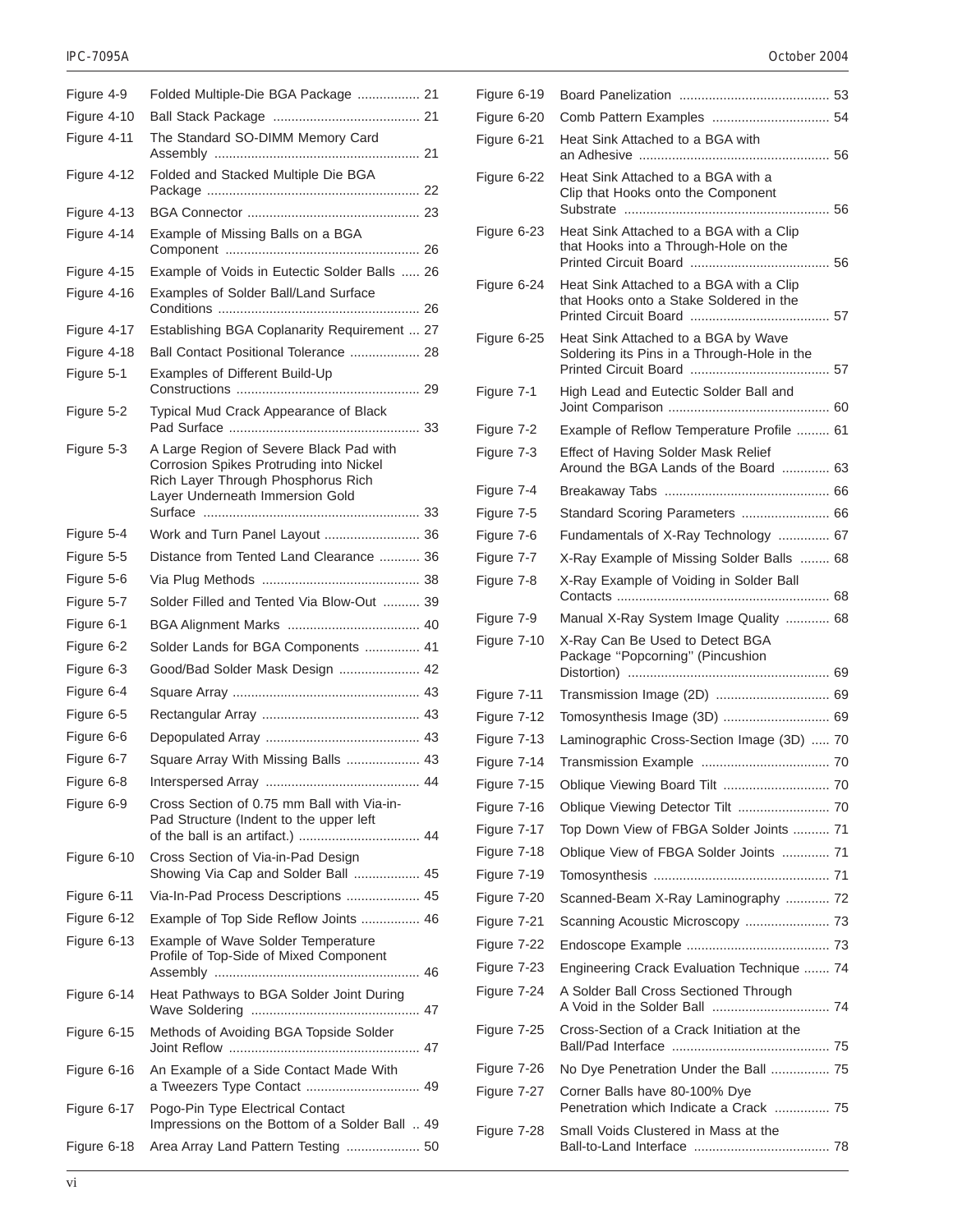#### October 2004 IPC-7095A

| Figure 7-29 | X-Ray Image of Solder Balls with Voids                                                                                                                                                                                                                                                                                                                  |  |
|-------------|---------------------------------------------------------------------------------------------------------------------------------------------------------------------------------------------------------------------------------------------------------------------------------------------------------------------------------------------------------|--|
| Figure 7-30 | X-Ray Film Image of Voids  79                                                                                                                                                                                                                                                                                                                           |  |
| Figure 7-31 | Example of Voided Area at Land and                                                                                                                                                                                                                                                                                                                      |  |
| Figure 7-32 | Typical Flow Diagram for Void Assessment  81                                                                                                                                                                                                                                                                                                            |  |
| Figure 7-33 | Void Diameter Related to Land Size  83                                                                                                                                                                                                                                                                                                                  |  |
| Figure 7-34 | X-Ray Image Showing Uneven Heating  85                                                                                                                                                                                                                                                                                                                  |  |
| Figure 7-35 | X-Ray Image at 45° Showing Insufficient<br>Heating in One Corner of the BGA  85                                                                                                                                                                                                                                                                         |  |
| Figure 7-36 | X-Ray Image of Popcorning  85                                                                                                                                                                                                                                                                                                                           |  |
| Figure 7-37 | X-Ray Image Showing Warpage in a BGA  85                                                                                                                                                                                                                                                                                                                |  |
| Figure 7-38 | BGA/Assembly Shielding Examples  86                                                                                                                                                                                                                                                                                                                     |  |
| Figure 8-1  | Solder Joint Failure Due to CTE Mismatch  89                                                                                                                                                                                                                                                                                                            |  |
| Figure 8-2  | Grainy Appearing Solder Joint  90                                                                                                                                                                                                                                                                                                                       |  |
| Figure 8-3  | Land Contamination (Black Pad or                                                                                                                                                                                                                                                                                                                        |  |
| Figure 8-4  |                                                                                                                                                                                                                                                                                                                                                         |  |
| Figure 8-5  |                                                                                                                                                                                                                                                                                                                                                         |  |
| Figure 8-6  |                                                                                                                                                                                                                                                                                                                                                         |  |
| Figure 8-7  | Deformed Solder Joint Due to BGA                                                                                                                                                                                                                                                                                                                        |  |
| Figure 8-8  | Lifted Land (Located at Corner of BGA)  91                                                                                                                                                                                                                                                                                                              |  |
| Figure 8-9  | Insufficient Reflow Temperature Result                                                                                                                                                                                                                                                                                                                  |  |
| Figure 8-10 |                                                                                                                                                                                                                                                                                                                                                         |  |
| Figure 8-11 | Reliability Test Failure Due to Very                                                                                                                                                                                                                                                                                                                    |  |
| Figure 8-12 | Comparison of a Lead Free (SnAgCu) and<br>SnPb BGA Reflow Soldering Profiles Void  96                                                                                                                                                                                                                                                                   |  |
| Figure 8-13 | Endoscope Photo of a SnAgCu BGA                                                                                                                                                                                                                                                                                                                         |  |
| Figure 8-14 | Comparison of Reflow Soldering Profiles<br>for SnPb, Backward Compatibility and<br>Total Lead Free Board Assemblies  97                                                                                                                                                                                                                                 |  |
| Figure 8-15 | Micrograph of a Cross-Section of a BGA<br>SnAgCu Solder Ball, Assembled onto a<br>Board with SnPb Solder Paste using the<br>Standard SnPb Reflows Soldering Profile.<br>The SnAgCu Solder Ball does not Melt.<br>Black/Grey Interconnecting Fingers are<br>Pb Rich Grain Boundaries; Rod Shape<br>Particles are Ag <sub>3</sub> Sn IMCs, Grey Particles |  |
| Figure 8-16 | Micrograph of a Cross-Section of a BGA<br>SnAgCu Solder Ball, Assembled onto<br>a Board with SnPb Solder Paste using<br>a Backward Compatibility Reflows<br>Soldering Profile. The SnAgCu Solder                                                                                                                                                        |  |
| Figure 9-1  | Soldermask Defined and Nondefined                                                                                                                                                                                                                                                                                                                       |  |
| Figure 9-2  | Soldermask Defined BGA Failures  100                                                                                                                                                                                                                                                                                                                    |  |
| Figure 9-3  | Over Collapsed BGA Solder Ball  100                                                                                                                                                                                                                                                                                                                     |  |
| Figure 9-4  | Extreme Collapsed Solder Ball Joints  101                                                                                                                                                                                                                                                                                                               |  |
| Figure 9-5  | Solder Paste Deposition  101                                                                                                                                                                                                                                                                                                                            |  |
|             |                                                                                                                                                                                                                                                                                                                                                         |  |

| Figure 9-6  | Voids and Uneven Solder Balls  101         |  |
|-------------|--------------------------------------------|--|
| Figure 9-7  |                                            |  |
| Figure 9-8  |                                            |  |
| Figure 9-9  | Solder Joint Opens Due to Interposer       |  |
| Figure 9-10 |                                            |  |
| Figure 9-11 | Solder Balls With Excessive Oxide  103     |  |
| Figure 9-12 | Evidence of Dewetting  103                 |  |
| Figure 9-13 | Overheated Surface Condition  103          |  |
| Figure 9-14 | Example of Cold Solder Joint  104          |  |
| Figure 9-15 | Incomplete Joining Due to Land             |  |
| Figure 9-16 | Solder Ball Deformation Contamination  104 |  |
| Figure 9-17 |                                            |  |
| Figure 9-18 | Excessive Solder Bridging and              |  |
| Figure 9-19 |                                            |  |
| Figure 9-20 |                                            |  |
| Figure 9-21 | Insufficient Solder and Flux for Proper    |  |
| Figure 9-22 | Reduced Termination Contact Area  106      |  |
| Figure 9-23 | Excessive Solder Bridging  106             |  |
| Figure 9-24 | Several Examples of Incomplete             |  |
| Figure 9-25 |                                            |  |
| Figure 9-26 |                                            |  |

### **Tables**

| Table 1-1 | Number of Escapes Vs. Array Size on                                                  |  |
|-----------|--------------------------------------------------------------------------------------|--|
| Table 1-2 |                                                                                      |  |
| Table 3-1 |                                                                                      |  |
| Table 4-1 | JEDEC Standard JEP95, Section 4.5<br>Allowable Ball Diameter Variations for FBGA  15 |  |
| Table 4-2 | Ball Diameter Sizes for PBGAs  16                                                    |  |
| Table 4-3 | Future Ball Size Diameters for PBGAs  16                                             |  |
| Table 4-4 |                                                                                      |  |
| Table 4-5 | Future Land Size Approximation  17                                                   |  |
| Table 4-6 | Land-to-Ball Calculations for Current and<br>Future BGA Packages (mm)  18            |  |
| Table 4-7 | <b>Typical Properties of Common Dielectric</b>                                       |  |
| Table 4-8 | Moisture Classification Level and Floor Life  28                                     |  |
| Table 5-1 | <b>Environmental Properties of Common</b>                                            |  |
| Table 5-2 | Key Attributes for Various Board                                                     |  |
| Table 5-3 | Via Filling to<br>Surface Finish Process Evaluation  37                              |  |
| Table 5-4 |                                                                                      |  |
| Table 6-1 | Number of Conductors Between<br>Solder Lands for 1.27 mm Pitch BGAs  41              |  |
|           |                                                                                      |  |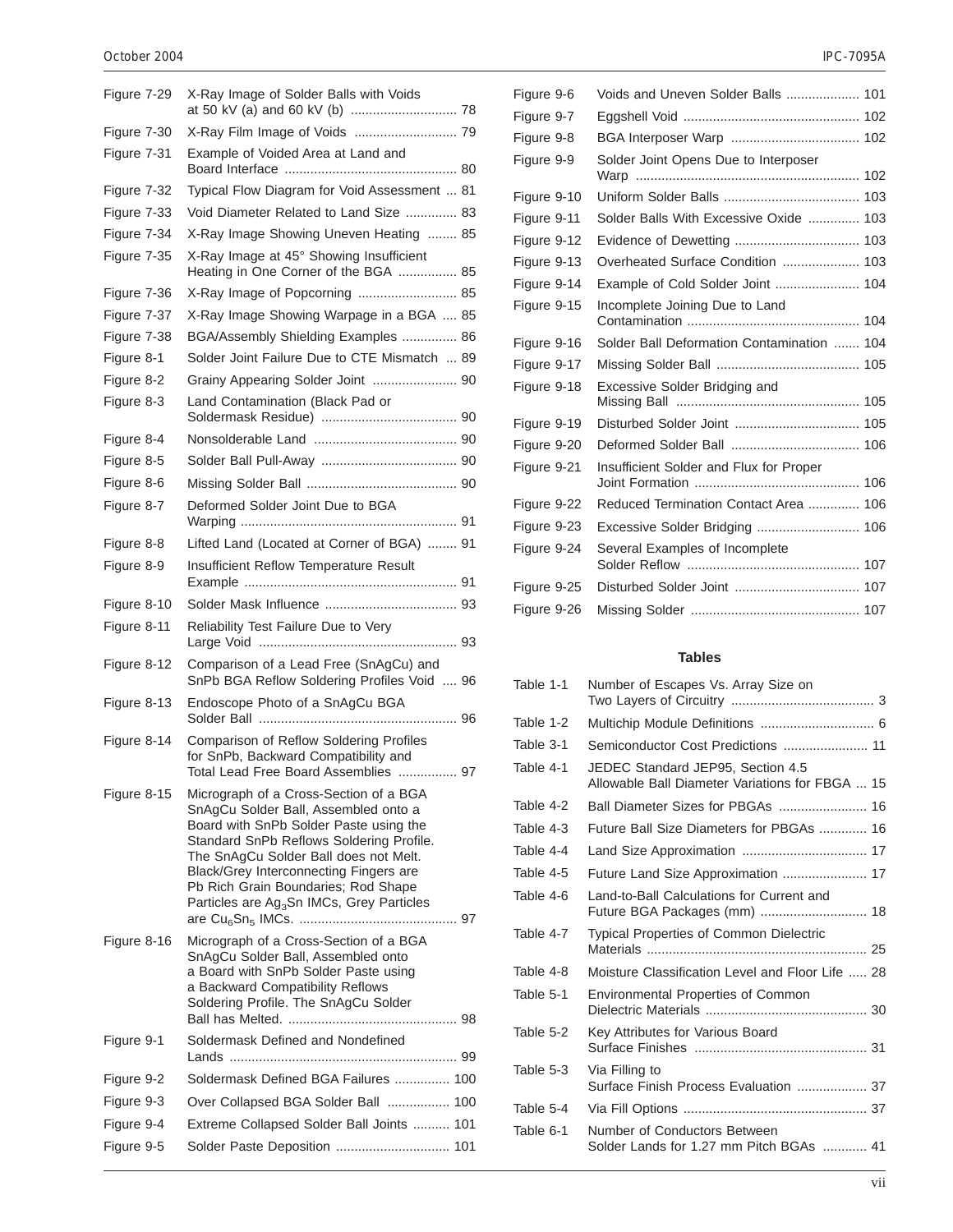| Table 6-2 | Number of Conductors Between<br>Solder Lands for 1.0 mm Pitch BGAs  41 |
|-----------|------------------------------------------------------------------------|
| Table 6-3 | Effects of Material Type on Conduction                                 |
| Table 6-4 | Emissivity Ratings for Certain Materials  55                           |
| Table 7-1 |                                                                        |
| Table 7-2 | Tolerance of Profiles, Cutouts, Notches, and                           |
| Table 7-3 |                                                                        |
| Table 7-4 | Inspection Usage Application                                           |
| Table 7-5 |                                                                        |
| Table 7-6 | Accelerated Testing for End Use                                        |
| Table 7-7 |                                                                        |

| Table 7-8         |                                                                                 |  |
|-------------------|---------------------------------------------------------------------------------|--|
| Table 7-9         |                                                                                 |  |
| <b>Table 7-10</b> | Ball-to-Void Size Image - Comparison for                                        |  |
| <b>Table 7-11</b> | C=0 Sampling Plan (Sample Size for                                              |  |
| Table 7-12        | Repair Process Temperature Profiles                                             |  |
| Table 8-1         | Typical Standoff Heights for Sn/Pb Ball  92                                     |  |
| Table 8-2         | Common Lead Free Solders, Their Melting<br>Points, Advantages and Drawbacks  94 |  |
| Table 8-3         | Comparison of Lead Free Solder Alloy<br>Compositions in the Sn-Ag-Cu Family     |  |
| Table 8-4         | Types of Lead Free Assemblies Possible  96                                      |  |